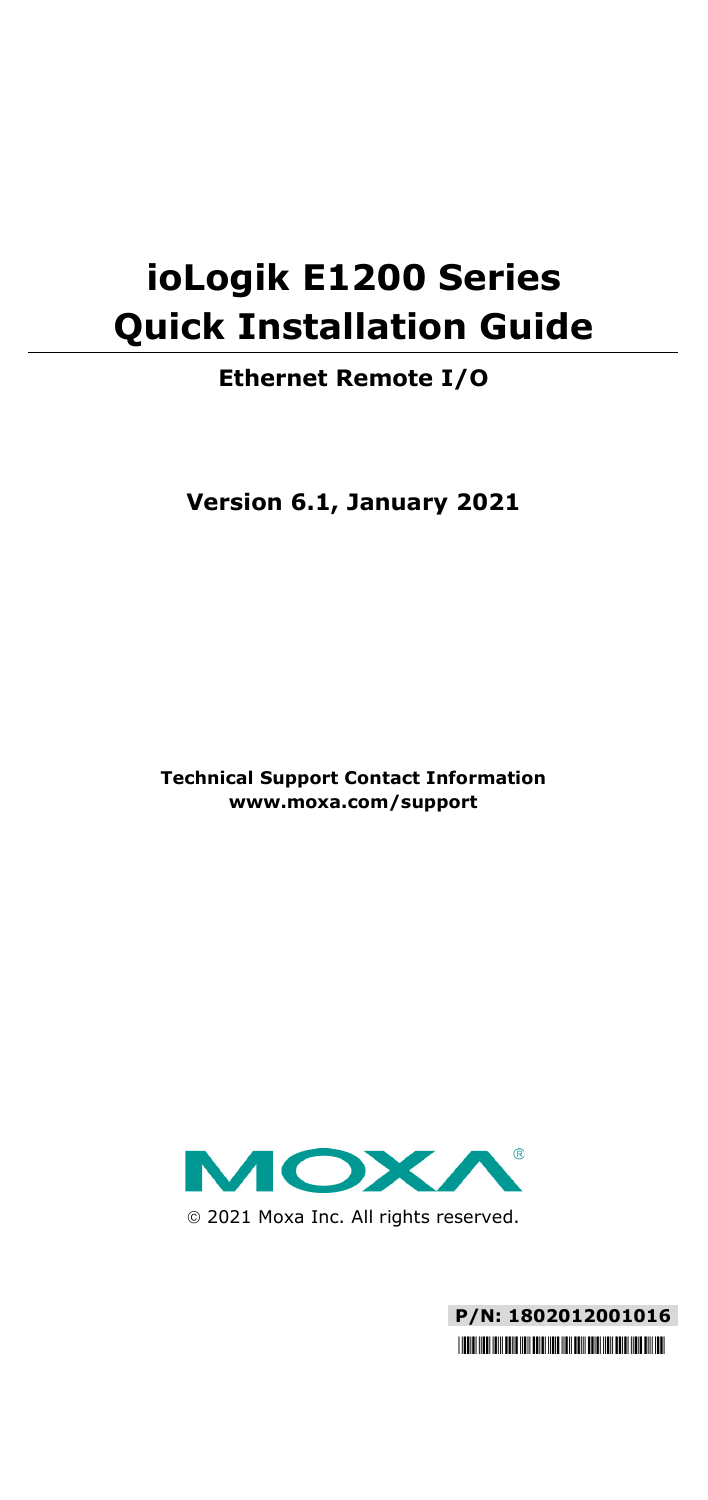# **Package Checklist**

- 1 ioLogik E1200 series remote I/O product
- Quick installation guide (printed)

# **Specifications**

| <b>Input Current</b> | ioLogik E1210 Series: 110 mA @ 24 VDC         |  |  |
|----------------------|-----------------------------------------------|--|--|
|                      | ioLogik E1211 Series: 200 mA @ 24 VDC         |  |  |
|                      | ioLogik E1212 Series: 155 mA @ 24 VDC         |  |  |
|                      | ioLogik E1213 Series: 130 mA @ 24 VDC         |  |  |
|                      | ioLogik E1214 Series: 188 mA @ 24 VDC         |  |  |
|                      | ioLogik E1240 Series: 121 mA @ 24 VDC         |  |  |
|                      | ioLogik E1241 Series: 194 mA @ 24 VDC         |  |  |
|                      | ioLogik E1242 Series: 139 mA @ 24 VDC         |  |  |
|                      | ioLogik E1260 Series: 110 mA @ 24 VDC         |  |  |
|                      | ioLogik E1262 Series: 118 mA @ 24 VDC         |  |  |
| Input Voltage        | 12 to 36 VDC                                  |  |  |
| Operating            | Standard Models: -10 to 60°C (14 to 140°F)    |  |  |
| Temperature          | Wide Temp. Models: -40 to 75°C (-40 to 167°F) |  |  |
| Storage Temperature  | -40 to 85°C (-40 to 185°F)                    |  |  |

# **Installation**

# **Jumper Settings**

Models with DIO, AI, or external power channels require configuring the jumpers inside the enclosure. Remove the screw located on the back panel and open the cover to configure the jumpers.



DIO mode configurations are shown above (Default: DO Mode).

DOs on the ioLogik E1213 have 3 possible external (EXT) power configurations, which are shown to the right. Only one field power can be selected at a time (JP10 / 12V JP5 / 9V JP11) and the jumper must be inserted vertically, not horizontally (Default: Field Power JP10).



Voltage Mode Current Mode

Analog mode configurations are shown above (Default: Voltage Mode).



**NOTE** The ioLogik E1213 has 4 pure DO channels and 4 hybrid DIO channels. For the 4 pure DO channels, you can use the jumpers to select the power configuration output (i.e., field power, 12 V, 9 V). But for the 4 hybrid DIO channels, you cannot use the jumpers to select the power configuration output. Instead, you can only use the jumpers to set the DIO channels to either DI mode or DO mode.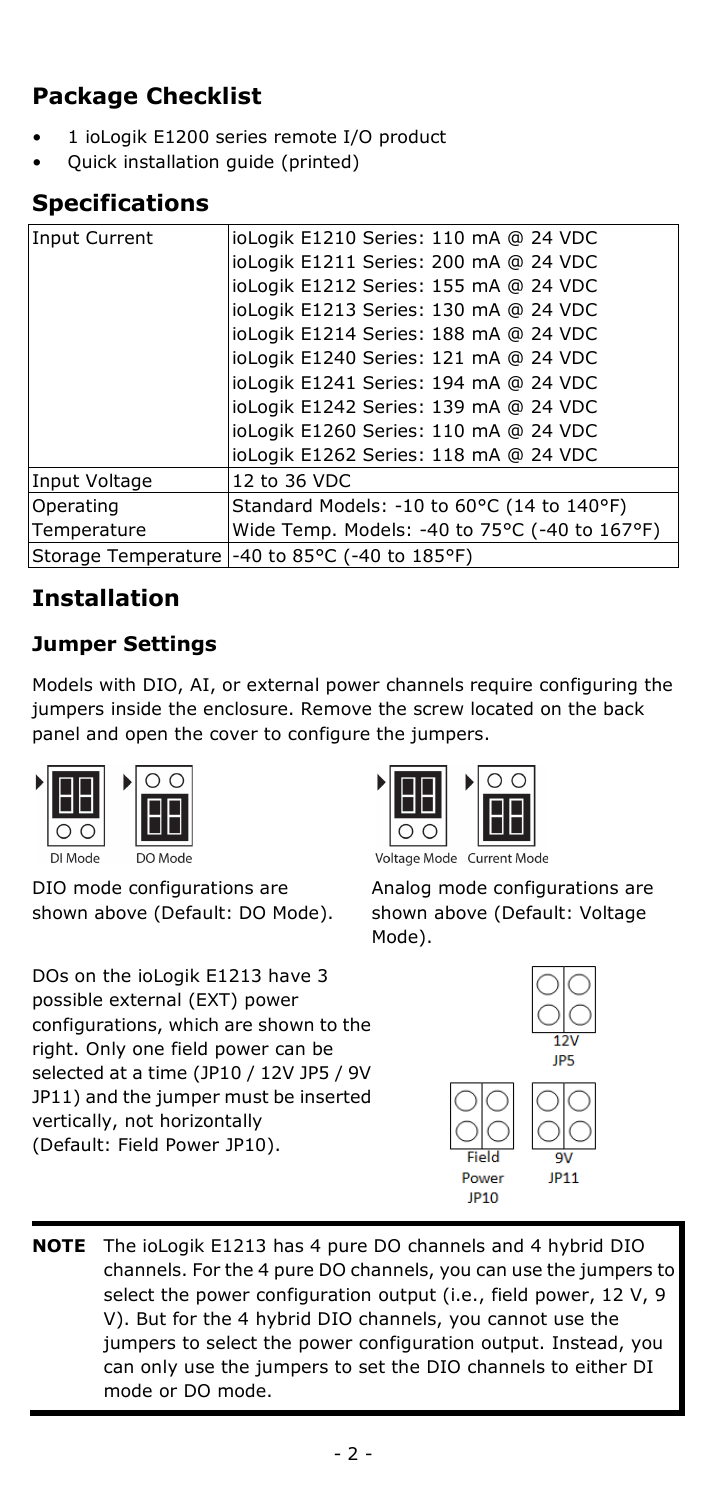# **I/O Wiring**

### **Digital Inputs/Outputs**



#### **Analog Inputs/Outputs**





#### **Relay Output (Form A)**



#### **RTD Inputs**

#### 2-Wire RTD

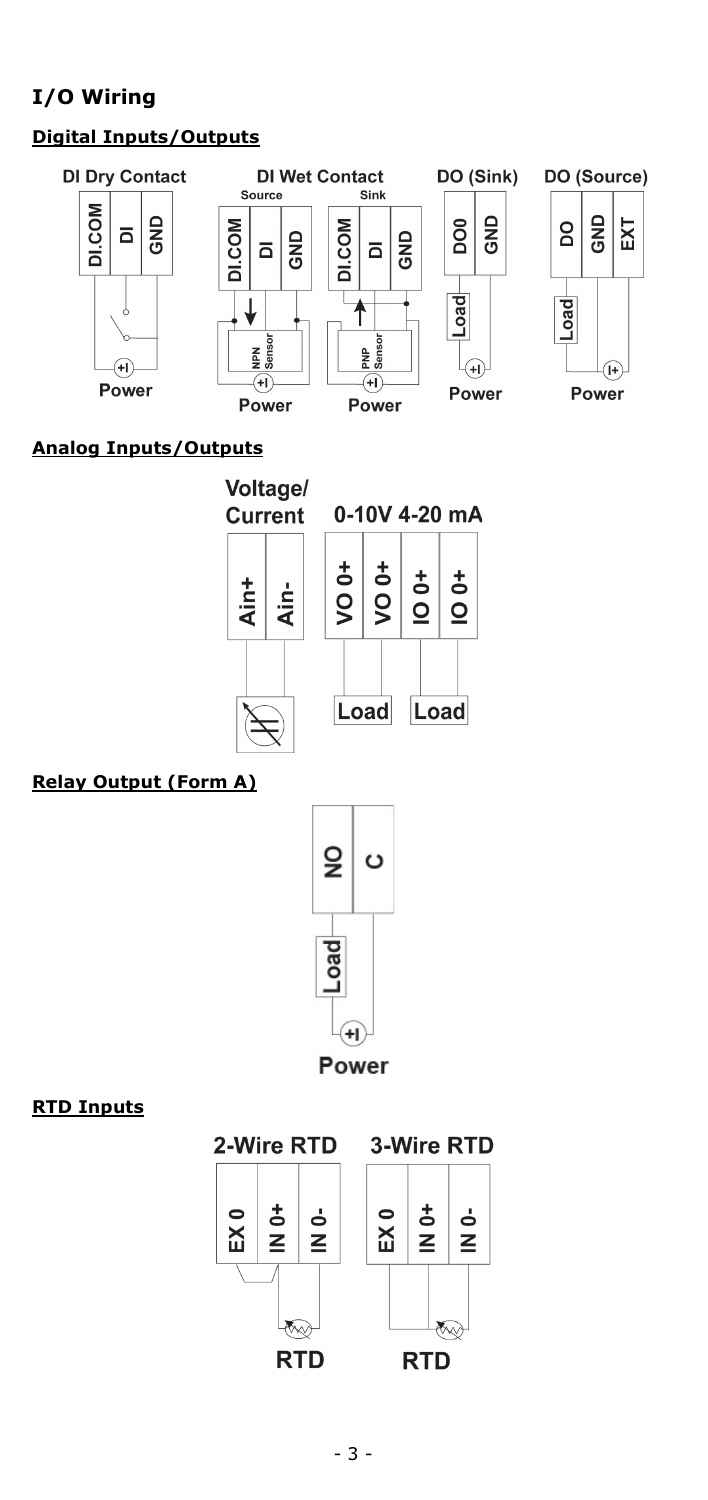#### **TC Inputs**



**NOTE** A "load" in a circuit schematic is a component or portion of the circuit that consumes electric power. For the diagrams shown in this document, "load" refers to the devices or systems connected to the remote I/O unit.

### **Mounting**

There are two sliders on the back of the unit for DIN rail and wall mounting.

- 1. **Mounting on a DIN rail:** Pull out the bottom slider; latch the unit onto the DIN-rail, and push the slider back in.
- 2. **Mounting on the wall:** Pull out both the top and bottom sliders and align the screws accordingly.

#### **Connecting the Power**

Connect the +12 to +36 VDC power line to the ioLogik E1200's terminal block V+ terminal; connect the ground from the power supply to the V-

terminal. Connect the ground pin ( $\rightarrow$ ) if earth ground is available.



**NOTE** For safety reasons, wires connecting the power supply should be at least 2 mm in diameter (e.g., 12 gauge wires).

#### **Connecting to the Network**

The ioLogik E1200 has two built-in RJ45 Ethernet ports for connecting standard direct or cross-over Ethernet cables.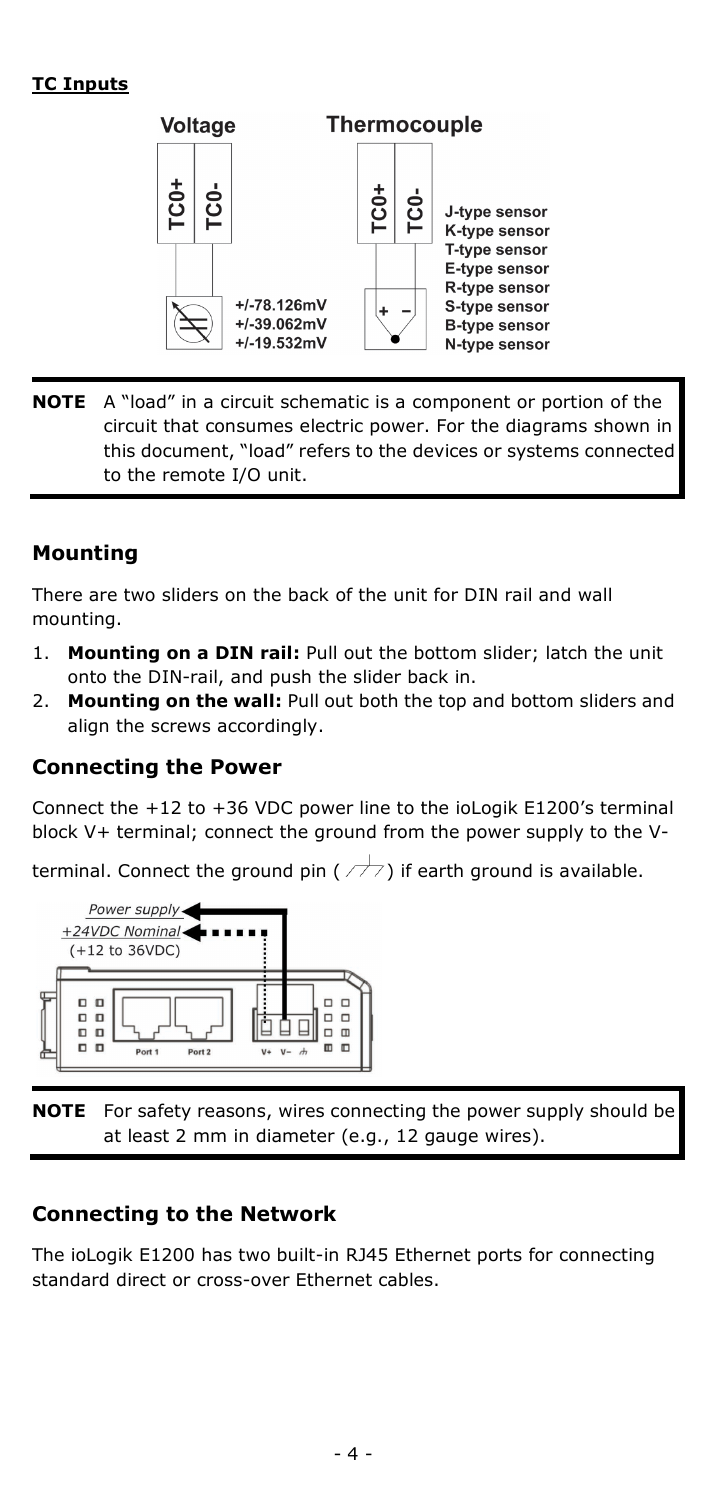# **LED Indicators**

| <b>Type</b>  | Color    | <b>Description</b>                                             |  |
|--------------|----------|----------------------------------------------------------------|--|
| Power        | Amber    | System power is ON                                             |  |
|              | Off      | System power is OFF                                            |  |
| Ready        | Green    | System is ready                                                |  |
|              | Flashing | Flashes every 1 sec when the "Locate"<br>function is triggered |  |
|              | Flashing | Flashes every 0.5 sec when the firmware is<br>being upgraded   |  |
|              | Flashing | An on/off period cycle: 0.5 second shows<br>"Safe Mode"        |  |
|              | Off      | System is not ready.                                           |  |
| Port 1       | Green    | Ethernet connection enabled                                    |  |
|              | Flashing | Transmitting or receiving data                                 |  |
| Port 2       | Green    | Ethernet connection enabled                                    |  |
|              | Flashing | Transmitting or receiving data                                 |  |
| <b>EXT</b>   | Green    | EXT field power input is connected                             |  |
| (E1213 only) | Off      | EXT field power input is disconnected                          |  |

# **System Configuration**

# **Configuration via Web Console**

Main configuration of an ioLogik E1200 is by web console.

- Default IP Address: 192.168.127.254
- Subnet Mask: 255.255.255.0

**NOTE** Be sure to configure the host PC's IP address to the same subnet as the ioLogik E1200. For example, 192.168.127.253

### **ioSearch Utility**

ioSearch is a search utility that helps users locate an ioLogik E1200 on the local network. The utility can be downloaded from Moxa's website.

### **Load Factory Default Settings**

There are three ways to restore the ioLogik E1200 to factory default settings.

- 1. Hold the RESET button for 5 seconds.
- 2. In the ioSearch utility, right-click on the ioLogik device to be reset and select **Reset to Default**.
- 3. Select **Load Factory Default** from the web console.

**NOTE** Please refer to the user's manual for detailed configuration and settings information.